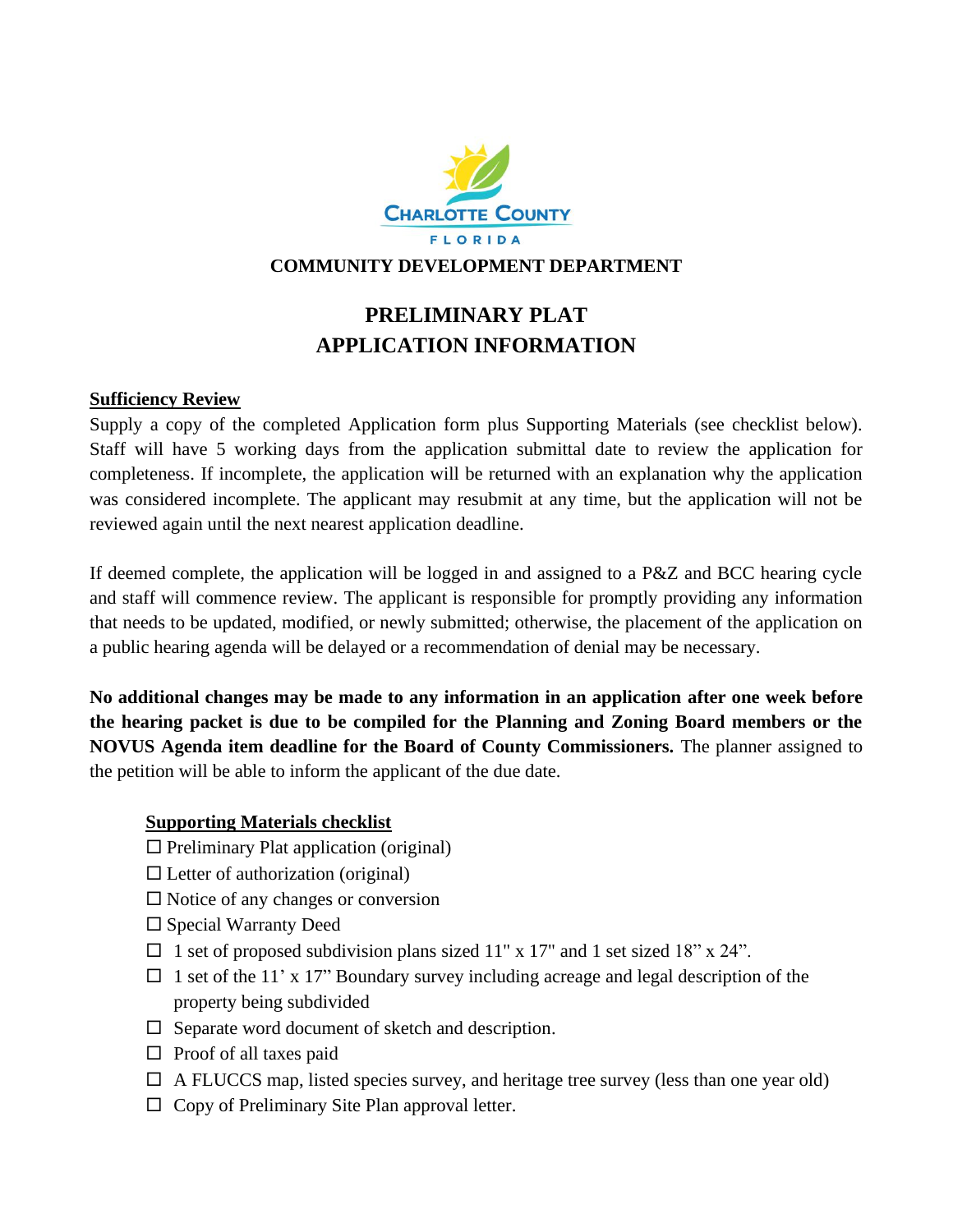- $\Box$  A check made payable to the Charlotte County Board of County Commissioners. The fee is \$1,830.00, with an additional \$12 per lot and all tracts created.
- $\Box$  A detailed narrative, including but not limited to the name of the plat and the type of development residential, multi family or commercial. Replats are to include the above, the date It was given BCC final plat approval the name of the original plat, what is the purpose of the replat, and changes in density or if the property is rezoned. Please provide this as a separate Word document.
- $\Box$  One disc or thumb drive of subdivision plans in PDF format and to include all supporting documents
- $\square$  One disc or thumb drive of subdivision plans in .DWG Auto CAD or .DXF Universal CAD format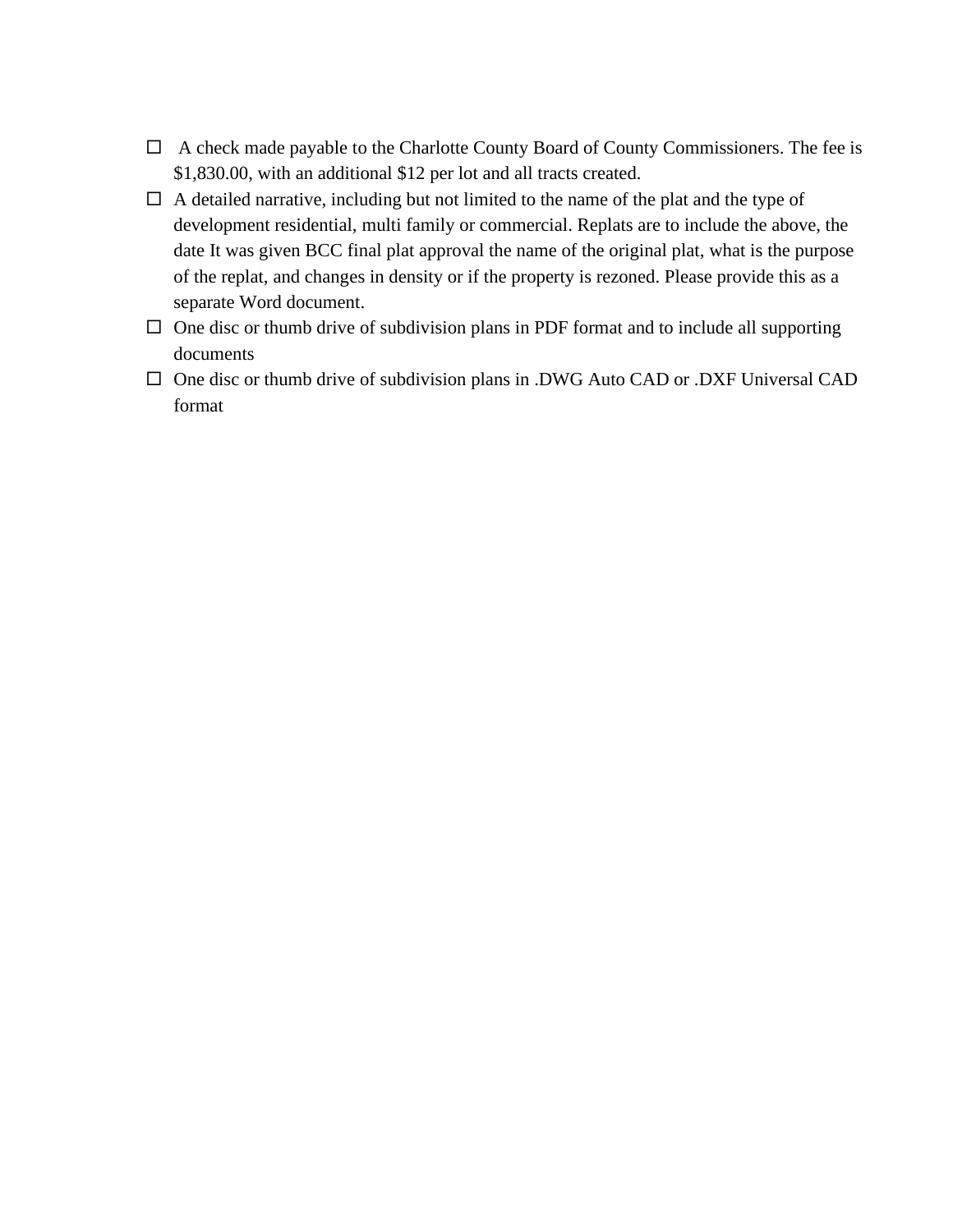## **Public Hearing Information**

### **TIME: 1:30 P.M. – Planning and Zoning Board 2:00 P.M. – Board of County Commissioners PLACE: Charlotte County Administration Center, Building A, Room 119 18500 Murdock Circle, Port Charlotte, FL 33948 UNLESS OTHERWISE ADVERTISED IN THE LOCAL NEWSPAPER**

The applicant will receive written notification of the hearing date. The applicant and/or an authorized representative/agent must be present at both the Planning and Zoning Board and the Board of County Commissioners Meetings.

Should you have any questions or need assistance, please contact the Charlotte County Community Development Department, 18400 Murdock Circle, Port Charlotte, FL 33948 or call 941-764-4954.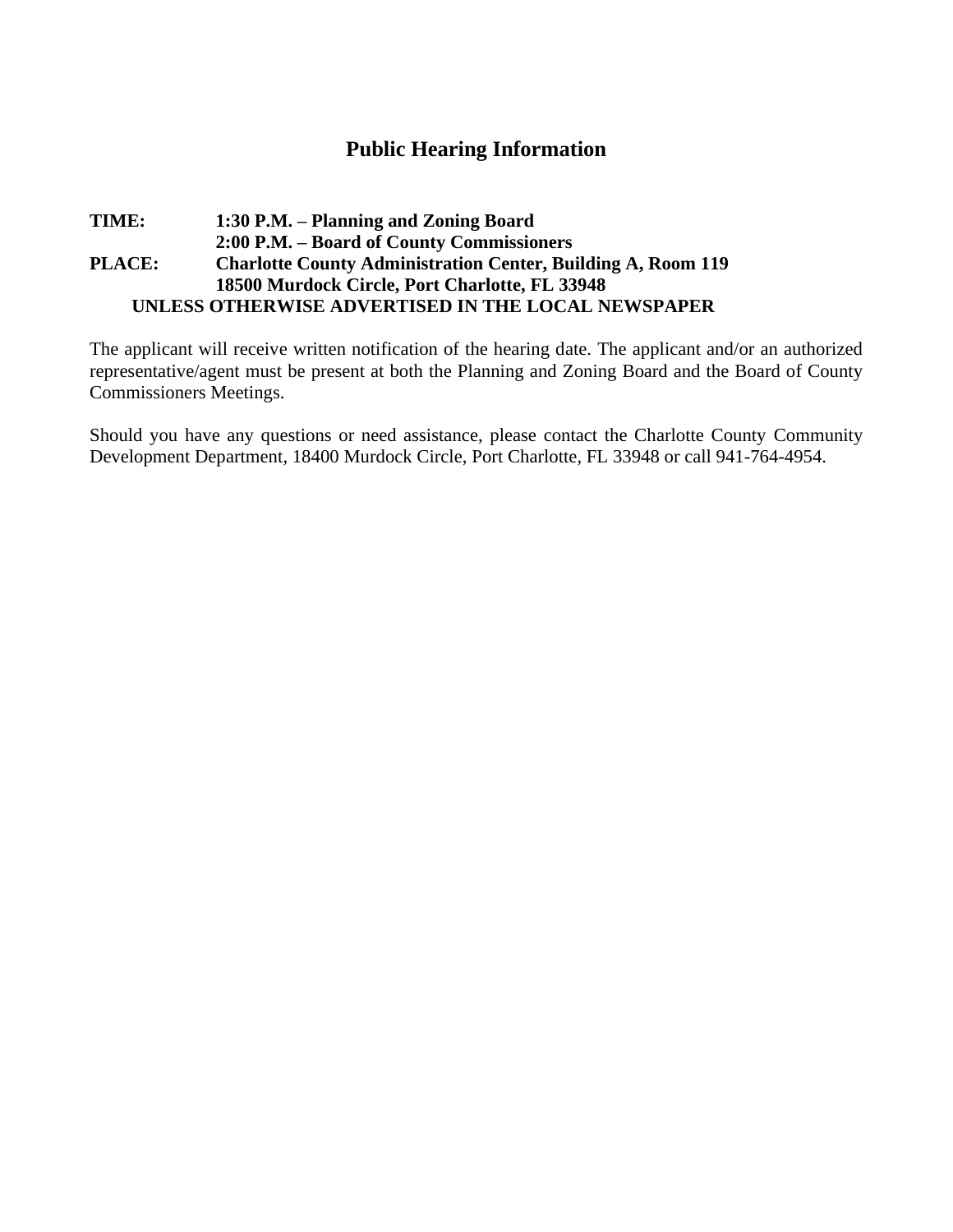

# **COMMUNITY DEVELOPMENT DEPARTMENT PRELIMINARY PLAT APPLICATION**

| <b>Date Received:</b> | <b>Log-in Date:</b> |
|-----------------------|---------------------|
| <b>Petition #:</b>    |                     |
| Receipt $#$ :         | <b>Amount Paid:</b> |

### **1. Name of proposed subdivision:** \_\_\_\_\_\_\_\_\_\_\_\_\_\_\_\_\_\_\_\_\_\_\_\_\_\_\_\_\_\_\_\_\_\_\_\_\_\_\_\_\_\_\_\_\_\_\_\_\_\_\_\_

### **2. Parties involved in the application:**

| <b>A.</b> Name of Applicant: |        |             |  |
|------------------------------|--------|-------------|--|
| <b>Mailing Address:</b>      |        |             |  |
| City:                        | State: | Zip Code:   |  |
| <b>Phone Number:</b>         |        | Fax Number: |  |
| <b>Email Address:</b>        |        |             |  |

| <b>B.</b> Name of Agent: |        |             |  |
|--------------------------|--------|-------------|--|
| <b>Mailing Address:</b>  |        |             |  |
| City:                    | State: | Zip Code:   |  |
| Phone Number:            |        | Fax Number: |  |
| <b>Email Address:</b>    |        |             |  |
|                          |        |             |  |
| C. Owner of Record*:     |        |             |  |
| <b>Mailing Address:</b>  |        |             |  |
| City:                    | State: | Zip Code:   |  |
| Phone Number:            |        | Fax Number: |  |

Email Address: \* The name and address of every person having a beneficial interest in this property, however small, in the form of a partnership, limited partnership, corporation, trust, or in any form of representative capacity whatsoever for others, shall be disclosed and a list attached to this application, with no exceptions.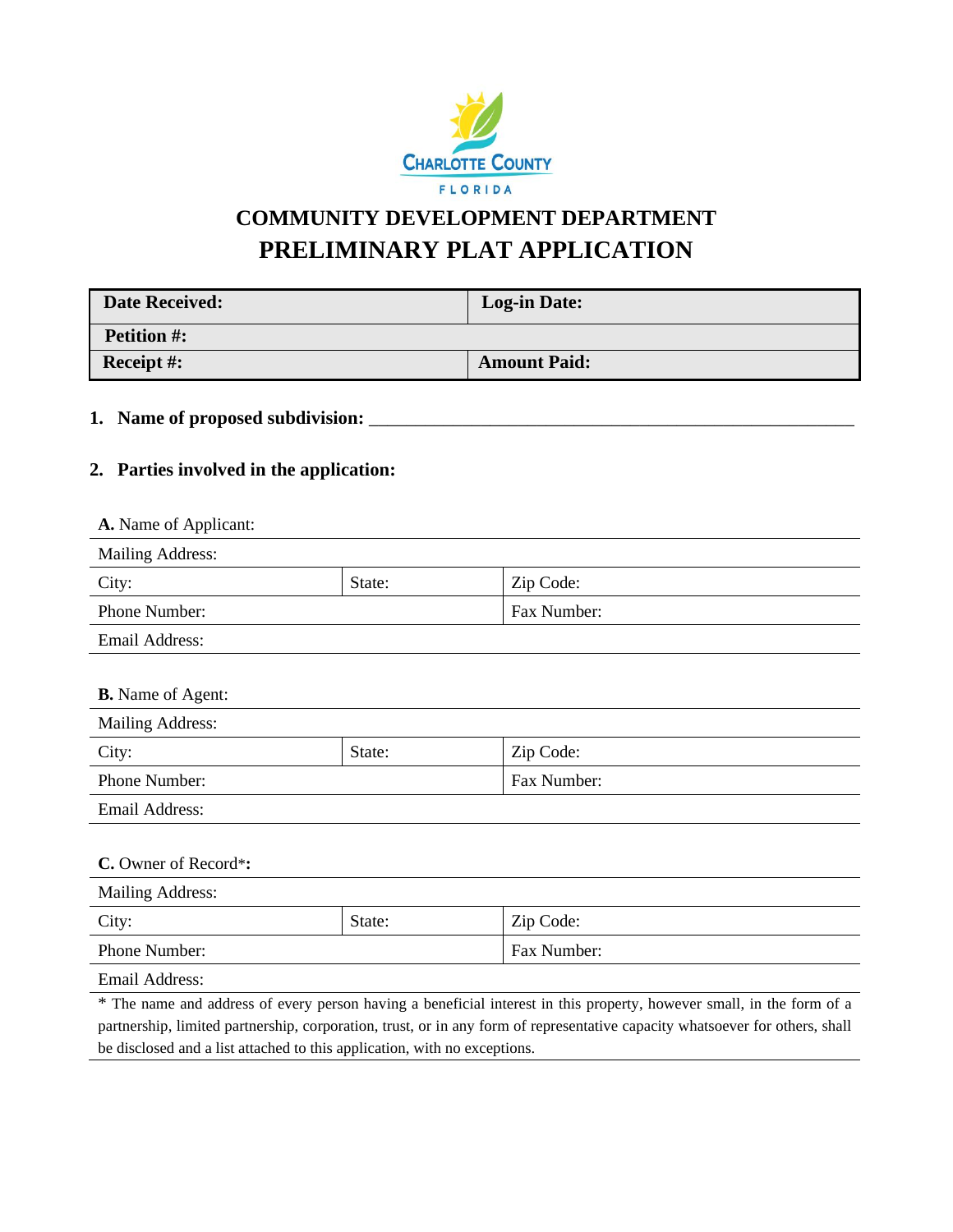| D. Name of Surveyor:                                                         |        |                                  |                |  |  |
|------------------------------------------------------------------------------|--------|----------------------------------|----------------|--|--|
| Mailing Address:                                                             |        |                                  |                |  |  |
| City:<br>State:                                                              |        | Zip Code:                        |                |  |  |
| Phone Number:                                                                |        | Fax Number:                      |                |  |  |
| Email Address:                                                               |        |                                  |                |  |  |
| E. Name of Engineer:                                                         |        |                                  |                |  |  |
| Mailing Address:                                                             |        |                                  |                |  |  |
| City:                                                                        | State: | Zip Code:                        |                |  |  |
| Phone Number:                                                                |        | Fax Number:                      |                |  |  |
| Email Address:                                                               |        |                                  |                |  |  |
| F. Name of Attorney:                                                         |        |                                  |                |  |  |
| Mailing Address:                                                             |        |                                  |                |  |  |
| City:                                                                        | State: | Zip Code:                        |                |  |  |
| Phone Number:                                                                |        | Fax Number:                      |                |  |  |
| Email Address:                                                               |        |                                  |                |  |  |
| 3. Property Location<br>Section: _______ Township: ______ Range: ______      |        |                                  |                |  |  |
| Commission District:                                                         |        |                                  |                |  |  |
| 4. Total acreage: _______                                                    |        |                                  |                |  |  |
| 5. Has the property ever been the subject of a public hearing?<br>Yes<br>No. |        |                                  |                |  |  |
| If yes,                                                                      |        |                                  |                |  |  |
| Hearing Held by:                                                             |        | Date:                            | Petition $#$ : |  |  |
| Board of County Commissioners                                                |        |                                  |                |  |  |
| Planning and Zoning Board                                                    |        | <u> 1999 - Johann John Barns</u> |                |  |  |
| Board of Zoning Appeals                                                      |        |                                  |                |  |  |
|                                                                              |        |                                  |                |  |  |

ATTACH ALL DEPARTMENT COMMENTS AND DECISION LETTERS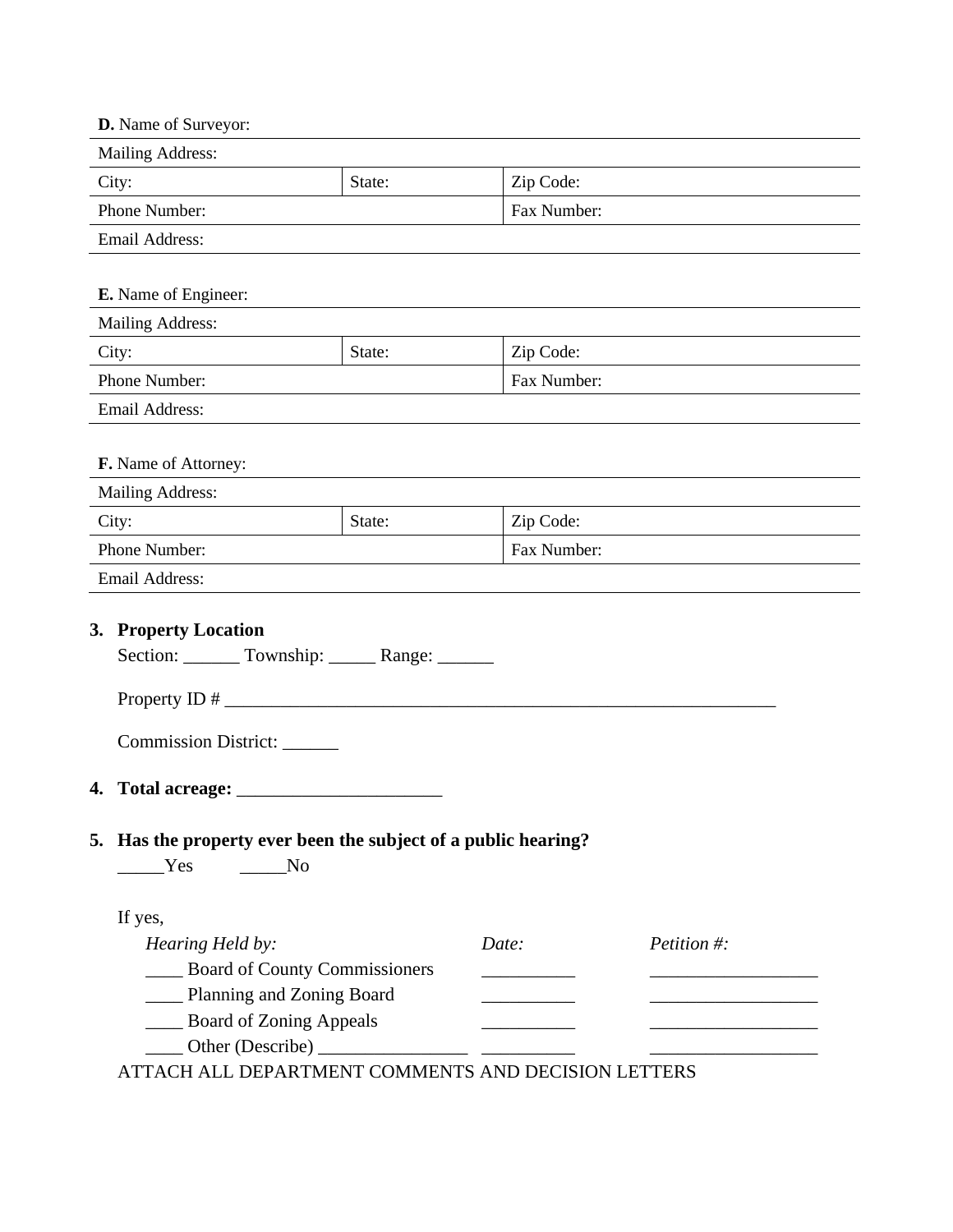|     | 6. Has an administrative interpretation ever been applied for or received for the subject            |  |  |  |  |
|-----|------------------------------------------------------------------------------------------------------|--|--|--|--|
|     | property?                                                                                            |  |  |  |  |
|     | $\rule{1em}{0.15mm}$ $\qquad \qquad$ $\qquad \text{No}$                                              |  |  |  |  |
|     |                                                                                                      |  |  |  |  |
|     | PROVIDE A COPY OF THIS INTERPRETATION.                                                               |  |  |  |  |
|     | 7. Has this property been platted before?<br>$\rule{1em}{0.15mm}$ $\qquad \qquad$ $\qquad \qquad$ No |  |  |  |  |
|     |                                                                                                      |  |  |  |  |
|     |                                                                                                      |  |  |  |  |
|     | Has the previous plat been vacated? _____Yes _____No                                                 |  |  |  |  |
|     |                                                                                                      |  |  |  |  |
|     |                                                                                                      |  |  |  |  |
|     | *if more than one, provide acreage of each                                                           |  |  |  |  |
|     |                                                                                                      |  |  |  |  |
|     |                                                                                                      |  |  |  |  |
|     |                                                                                                      |  |  |  |  |
|     | 9. Type of proposed development:                                                                     |  |  |  |  |
|     | _______ Single-family ___________ Mobile home ________________ Institutional                         |  |  |  |  |
|     | Multi-family<br>Commercial                                                                           |  |  |  |  |
|     | Industrial<br>Mixed Use                                                                              |  |  |  |  |
|     | 10. Is any variance from the subdivision requirements anticipated or requested per the County        |  |  |  |  |
|     | Code?                                                                                                |  |  |  |  |
|     | No No No                                                                                             |  |  |  |  |
|     | If yes, attach a description of the variance request.                                                |  |  |  |  |
| 11. | Is this proposed plat part of a Development of Regional Impact (DRI)?                                |  |  |  |  |
|     | <b>Yes</b><br>No                                                                                     |  |  |  |  |

If yes, name the DRI:  $\frac{1}{2}$  and  $\frac{1}{2}$  and  $\frac{1}{2}$  and  $\frac{1}{2}$  and  $\frac{1}{2}$  and  $\frac{1}{2}$  and  $\frac{1}{2}$  and  $\frac{1}{2}$  and  $\frac{1}{2}$  and  $\frac{1}{2}$  and  $\frac{1}{2}$  and  $\frac{1}{2}$  and  $\frac{1}{2}$  and  $\frac{1}{2}$  and  $\frac$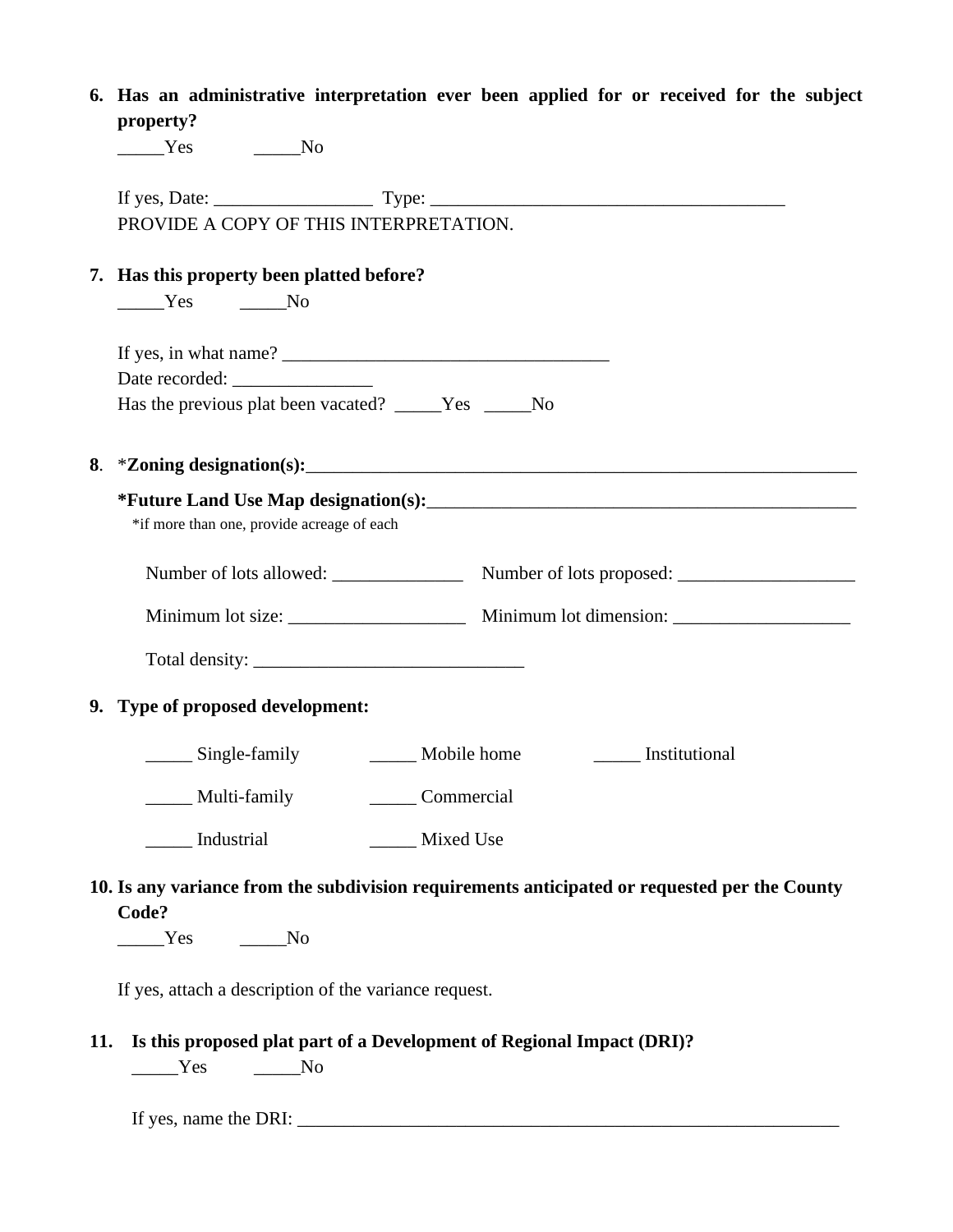|      |       |  | 12. Is the proposed subdivision located within a flood hazard zone as established by F.E.M.A.? |  |
|------|-------|--|------------------------------------------------------------------------------------------------|--|
| Yes. | No No |  |                                                                                                |  |

If yes, please specify:

**13. What is the proposed minimum elevation of road crown and of the lots?** Road: Freet above sea level Lots: Freet above sea level

Existing elevation ranges from an average low of to an average high of feet above sea level.

Elevations based on:  $\Box$  NGVD – 1929  $\Box$  NGVD – 1988

**14. What type of potable water and sanitary sewer facilities will service this plat?**

\_\_\_\_\_ Wells \_\_\_\_\_ Septic Tanks

\_\_\_\_\_ Central Water \_\_\_\_\_ Central Sewer

Attach:

\_\_\_\_\_\_\_\_\_\_\_\_\_\_\_\_\_

• Utility letters proving service is available,

or

- Health Dept. letter verifying that the septic systems are acceptable based on the proposed subdivision
- **15. Is development of utility infrastructure proposed prior to final plat?**   $Yes$  No
- **16. Rights-of-way for this proposed subdivision are intended to be:** \_\_\_\_\_ dedicated \_\_\_\_\_ private \_\_\_\_\_ existing dedicated roads
- **17. Is any excavation activity proposed as part of this subdivision?** \_\_\_\_\_Yes \_\_\_\_\_No If yes, indicate the type (canal, lake, etc.) and proposed use (navigable, drainage, scenic, etc.):

**18. Is the subdivision to be developed prior to the filing of the final plat?** \_\_\_\_\_Yes \_\_\_\_\_No If no, bonding of the infrastructure is required in a form that is acceptable to the County Board of County Commissioners under the conditions of the Charlotte County Subdivision Regulations.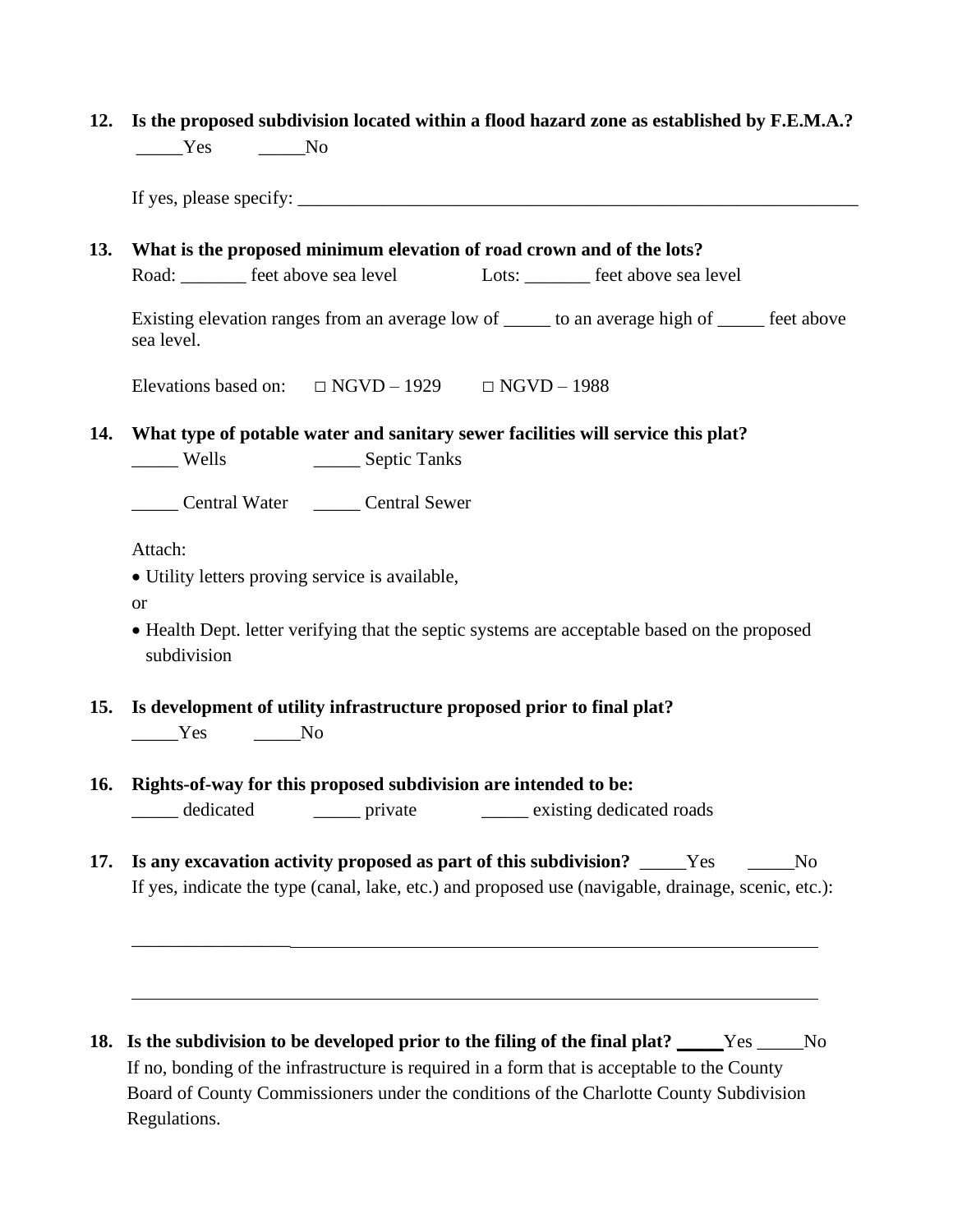If constructing new roads, and they are to be dedicated to the County, all paperwork shall be in accordance with Article VII of Charlotte County Code 3-7. ALL ROADS SHALL BE CONSTRUCTED TO COUNTY STANDARDS.

**19. Will the subdivision be constructed in phases?** \_\_\_\_\_Yes \_\_\_\_\_No If yes, please specify: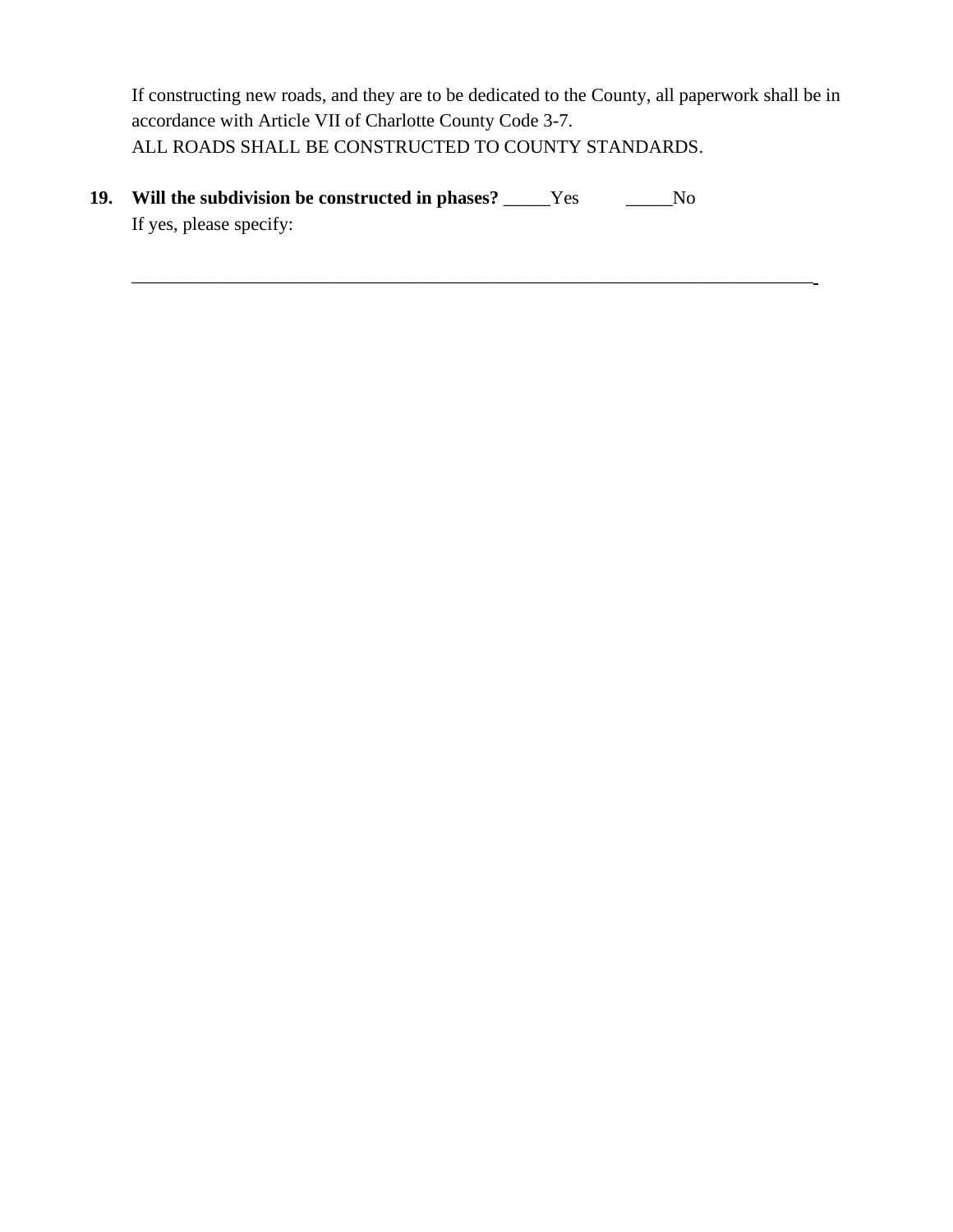# **AFFIDAVIT**

**I, the undersigned, being first duly sworn, depose and say that I am the applicant or agent of the property described and that is the subject matter of the proposed Preliminary Plat request, that data and other supplementary matter attached to and made part of the application, are honest and true to the best of my knowledge.**

STATE OF \_\_\_\_\_\_\_\_\_\_\_\_\_, COUNTY OF \_\_\_\_\_\_\_\_\_\_\_\_\_\_\_\_\_

| The foregoing instrument was acknowledged before me this | day of | .20                       |
|----------------------------------------------------------|--------|---------------------------|
| by                                                       |        | who is personally known   |
| to me or has/have produced                               |        | as identification and who |
| did/did not take an oath.                                |        |                           |

| <b>Notary Public Signature</b>  | Signature of Applicant/Agent         |  |
|---------------------------------|--------------------------------------|--|
|                                 |                                      |  |
| <b>Notary Printed Signature</b> | Printed Signature of Applicant/Agent |  |
|                                 |                                      |  |
| Title                           | Address                              |  |
|                                 |                                      |  |
| <b>Commission Code</b>          | City, State, Zip                     |  |
|                                 |                                      |  |
|                                 | <b>Telephone Number</b>              |  |

 $\mathbf{I}$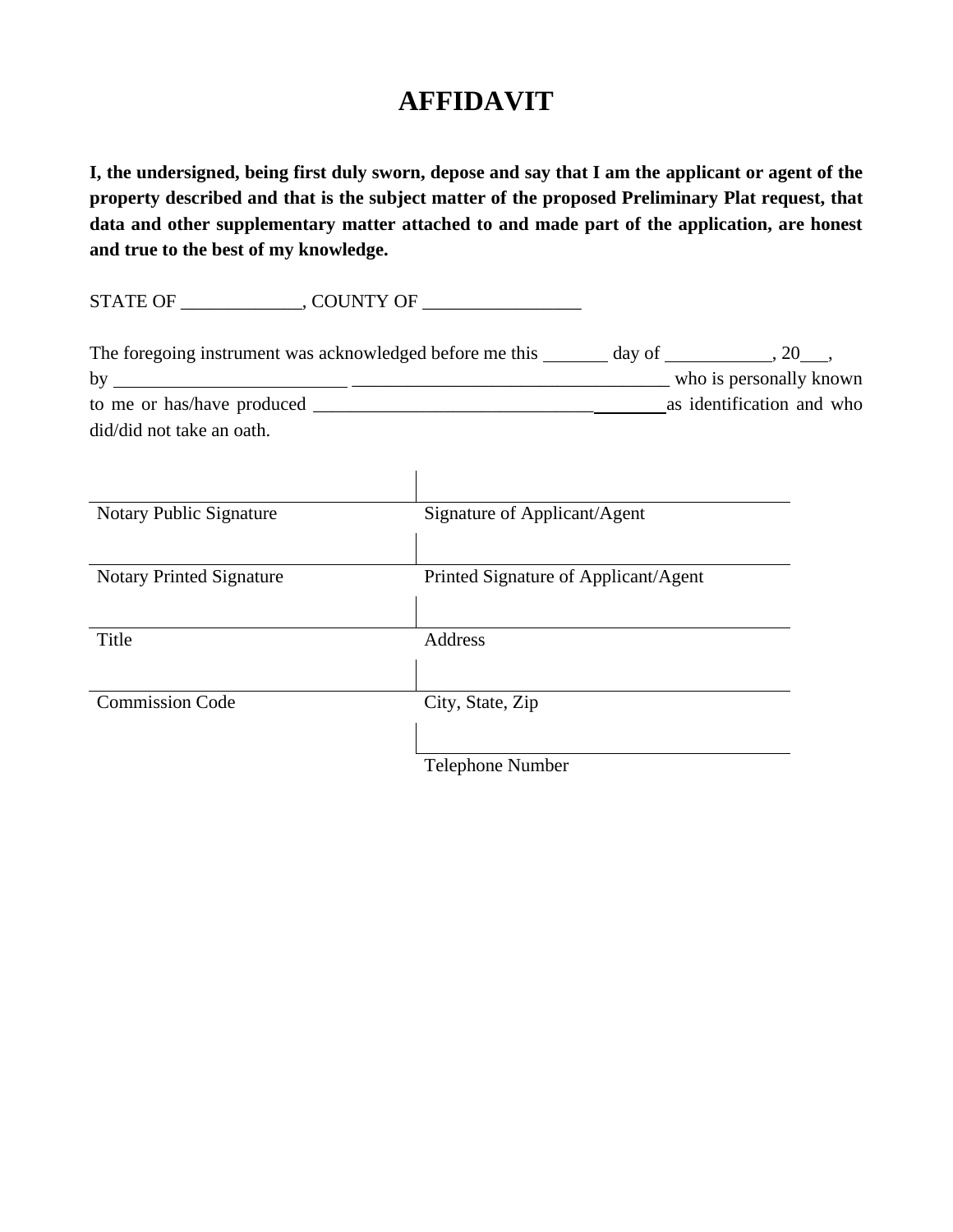## **PROPERTY OWNER AUTHORIZATION TO APPLICANT**

|                                                          | I, the undersigned, being first duly sworn, depose and say that I am the owner of the property described |                   |
|----------------------------------------------------------|----------------------------------------------------------------------------------------------------------|-------------------|
| and which is the subject matter of the proposed hearing. |                                                                                                          |                   |
|                                                          |                                                                                                          |                   |
| this Preliminary Plat.                                   |                                                                                                          |                   |
|                                                          |                                                                                                          |                   |
|                                                          |                                                                                                          |                   |
|                                                          | The foregoing instrument was acknowledged before me this _______ day of ___________, 20___,              |                   |
|                                                          |                                                                                                          |                   |
|                                                          |                                                                                                          | as identification |
| and who did/did not take an oath.                        |                                                                                                          |                   |
|                                                          |                                                                                                          |                   |
|                                                          |                                                                                                          |                   |
| Notary Public Signature                                  | Signature of Owner                                                                                       |                   |
|                                                          |                                                                                                          |                   |
| <b>Notary Printed Signature</b>                          | Printed Signature of Owner                                                                               |                   |
|                                                          |                                                                                                          |                   |
| Title                                                    | Address                                                                                                  |                   |
|                                                          |                                                                                                          |                   |
| <b>Commission Code</b>                                   | City, State, Zip                                                                                         |                   |
|                                                          |                                                                                                          |                   |
|                                                          | Telephone Number                                                                                         |                   |
|                                                          |                                                                                                          |                   |